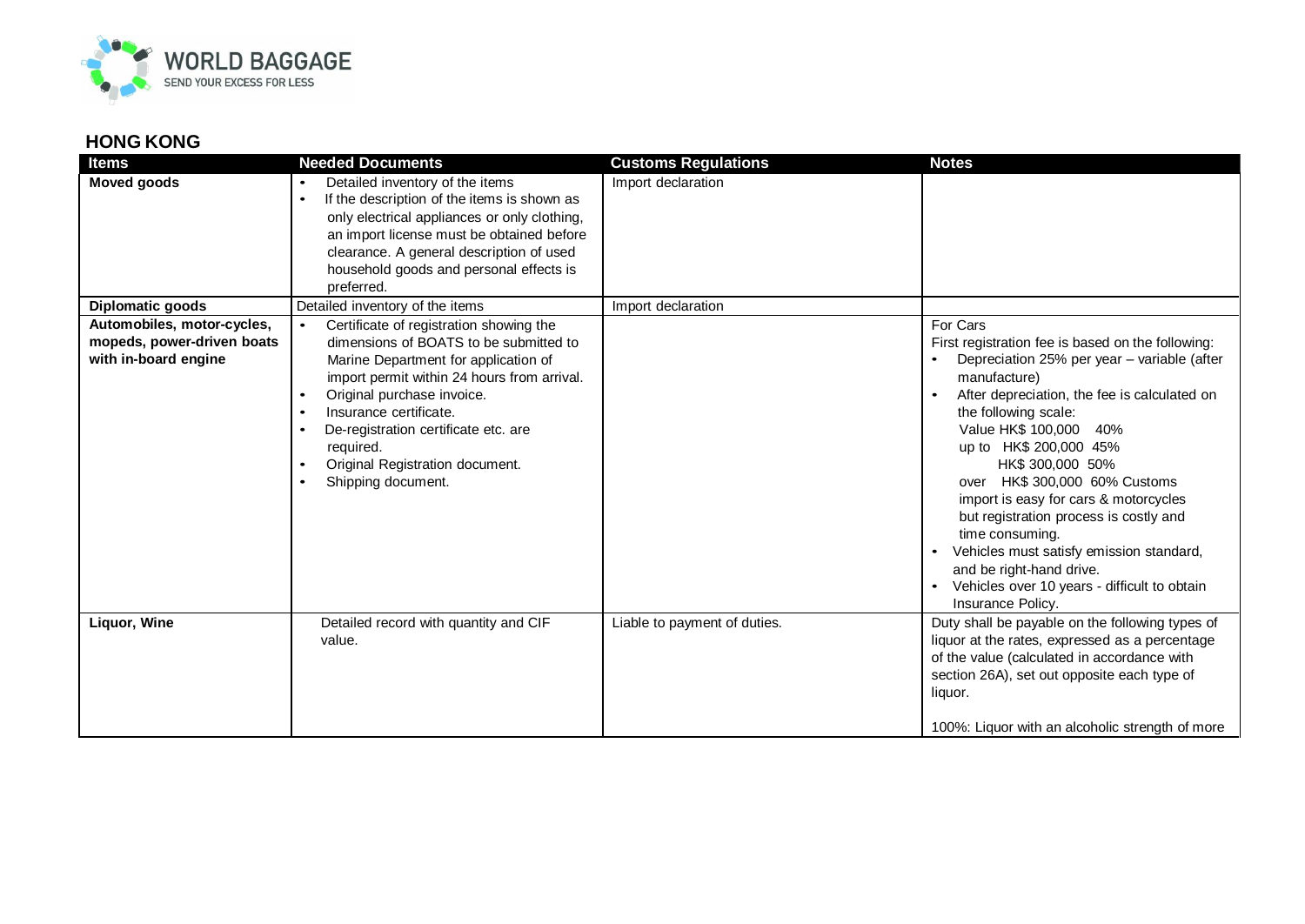

## **HONG KONG**

| Items                         | <b>Needed Documents</b>                            | <b>Customs Regulations</b>   | <b>Notes</b>                                                                             |
|-------------------------------|----------------------------------------------------|------------------------------|------------------------------------------------------------------------------------------|
|                               |                                                    |                              | than 30% by volume measured at a                                                         |
|                               |                                                    |                              | temperature of 20 degrees Celsius.                                                       |
|                               |                                                    |                              | 40%: Liquor, other than wine with an alcoholic                                           |
|                               |                                                    |                              | strength of not more than 30% by volume                                                  |
|                               |                                                    |                              | measured at a temperature of 20 degrees                                                  |
|                               |                                                    |                              | Celsius. NO DUTY on Wine and Beer (below                                                 |
|                               |                                                    |                              | 30% alcoholic strength).                                                                 |
|                               |                                                    |                              | Where there is no or insufficient information                                            |
|                               |                                                    |                              | available from which the Commissioner (or any                                            |
|                               |                                                    |                              | officer authorized by him in that behalf) is able                                        |
|                               |                                                    |                              | to determine the value of any quantity of liquor                                         |
|                               |                                                    |                              | of less than 12 liters, imported at any time in                                          |
|                               |                                                    |                              | one consignment, he may assess the duty<br>payable on such liquor at the rate of HK\$160 |
|                               |                                                    |                              | per liter.                                                                               |
| Dangerous objects, firearms   | Valid firearm certificate issued to the proprietor |                              | Importation prohibited:                                                                  |
|                               | by the police authorities controlling the area, in |                              | Fireworks                                                                                |
|                               | which he planned to reside.                        |                              | Clasp-knives                                                                             |
|                               |                                                    |                              | Explosives                                                                               |
| Plants, Vegetable products    | Phytosanitary certificate                          | Import License is necessary. | 7 working days is needed for application of a                                            |
|                               |                                                    |                              | Plant Import License.                                                                    |
| <b>Foodstuff</b>              | Packed in cans, non-perished food items or         |                              |                                                                                          |
|                               | other durable packaging, may be imported in        |                              |                                                                                          |
|                               | reasonable amounts.                                |                              |                                                                                          |
| Dogs, cats, birds             | Health Certificate dated not more than 14 days     | Import License is necessary. | Importation of dogs and cats is allowed,                                                 |
|                               | ahead of departure. (Documents requirements        |                              | subject to the usual quarantine in licensed and                                          |
|                               | may differs according to country of origin).       |                              | approved premises, for 1 to 6 months,                                                    |
|                               |                                                    |                              | depending on country of origin.                                                          |
|                               |                                                    |                              | Quarantine is waived under some conditions,                                              |
|                               |                                                    |                              | mostly depending of origin country.                                                      |
| Certain feathers furs, skins, | <b>Exporting Country's License</b><br>$\bullet$    | Import License is necessary. | To be examined by Customs Office and                                                     |